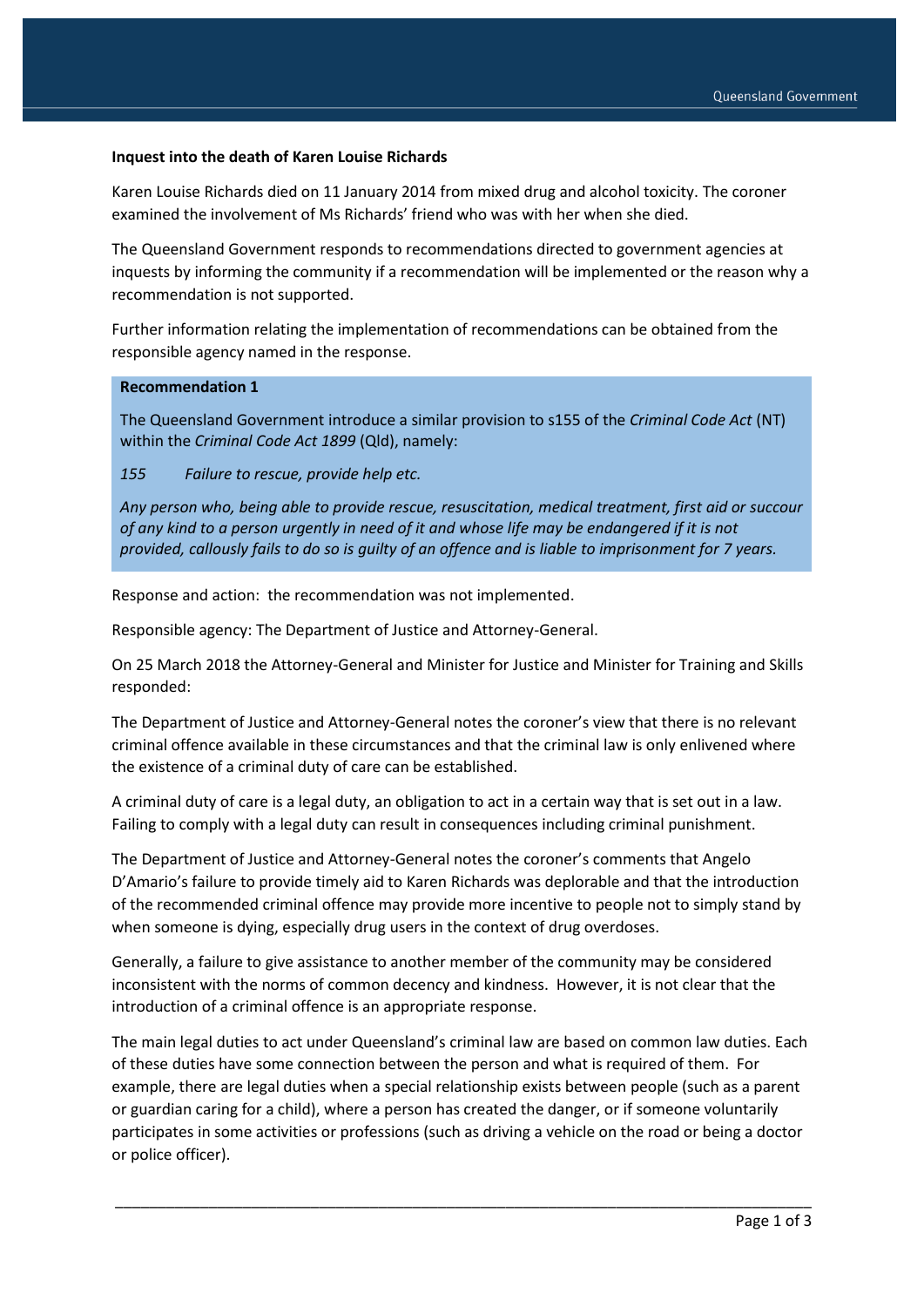Unlike each of these examples, the offence in section 155 of the Criminal Code (Northern Territory) imposes a legal duty without any existing special relationship or connection to the person. The offence applies if a person is suffering from a potential or actual life-threatening injury and another person:

- is physically and mentally capable of rendering assistance
- is sufficiently close to be able to provide the assistance
- knows the person needs assistance

and

 callously fails to assist in circumstances where it would offend common standards of respect, decency and kindness, not to assist.

The offence does not apply in a situation where a person panics.

The Department of Justice and Attorney-General notes the coroner's findings that Mr D'Amario may have taken heroin, and that he likely panicked. In these circumstances a prosecution under section 155 may not have been successful. This is because both panic and intoxication are relevant in considering if person is capable of rendering aid and if their failure to assist was callous.

Introducing a similar offence in Queensland would establish a general duty to act to avoid danger or death to another person in Queensland. The duty would apply without any link between the person and the cause of the injury or risk, without any relationship between the person and the injured, and without voluntary participation in any activity or profession (such as driving a vehicle, or under employment contract or professional standards). This would be a significant shift in the way the criminal law operates in Queensland. The existence of such a duty in the absence of one of these links is unusual in common law jurisdictions like Australia and there are no other examples of a similar offence in Australia (outside of the Northern Territory).

There are a number of negative consequences that could follow the introduction of the recommended offence, such as:

- individuals may feel obliged to render aid to avoid prosecution but potentially be at risk of civil liability for an unsuccessful rescue attempt
- innocent bystanders may feel compelled to put themselves in physical danger to assist another out of fear of prosecution if they fail to act
- confusion may arise when a person actively refuses aid, for example, if a competent adult refuses medical treatment

and

 depending on the circumstances of an incident a large number of people could potentially be held responsible for failing to intervene.

It is important to remember that if the conduct of a person goes beyond failing to rescue there are existing provisions in the Criminal Code that offer alternative avenues for prosecution, depending on the circumstances of each case. This includes in circumstances where a person was involved in causing an injury to a person or aiding or assisting another to cause an injury or when a person owes a duty of care to another

\_\_\_\_\_\_\_\_\_\_\_\_\_\_\_\_\_\_\_\_\_\_\_\_\_\_\_\_\_\_\_\_\_\_\_\_\_\_\_\_\_\_\_\_\_\_\_\_\_\_\_\_\_\_\_\_\_\_\_\_\_\_\_\_\_\_\_\_\_\_\_\_\_\_\_\_\_\_\_\_\_\_